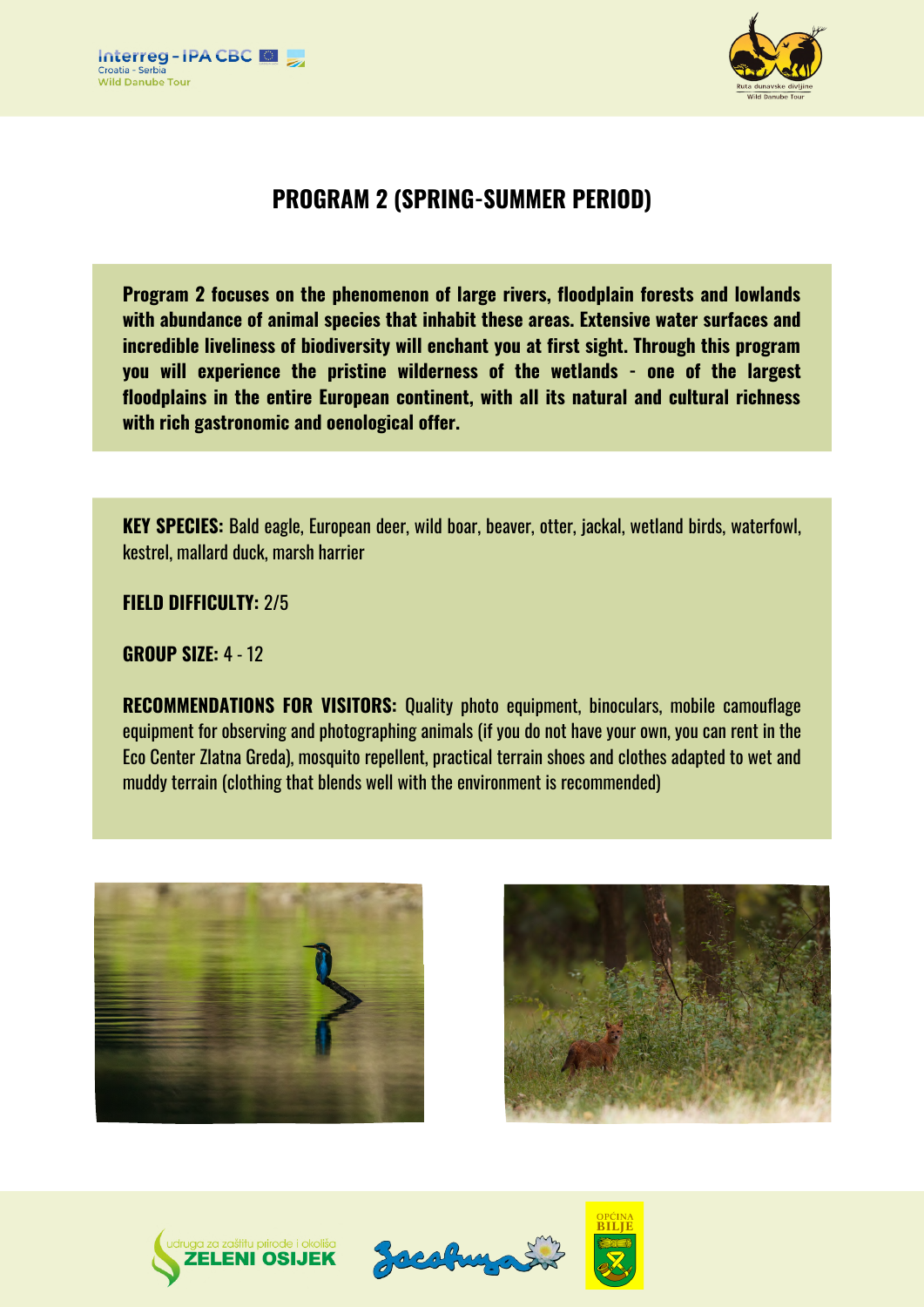



## **DAY 1**

- Arrival at Zasavica, welcome of guests, presentation of the program
- $\bullet$  Lunch
- Afternoon program: going to the Fruška gora National Park, observing and photographing nature on the slopes of Fruška gora and visiting the Visitor Center of the National Park on the Iriš Wreath
- Dinner and accommodation in Sremska Mitrovica

#### **DAY 2**

- Breakfast
- Visit to Sremska Mitrovica and its sights (Imperial Palace, Basilica, Museum of Srem)
- Free time in Sremska Mitrovica
- $\bullet$  lunch
- Tour of cultural and historical sights of Mačva: Stojan Čupić Museum, 400-year-old mulberry tree, Stojan Čupić monument in Noćaj, Boj na Zasavici monument and protected oak in Ravne
- Dinner and accommodation in Sremska Mitrovica

#### **DAN 3**

- Breakfast
- Morning program tour of the Ethno-village Sovljak
- Lunch
- Afternoon program of touring the confluence of the Drina and Sava rivers in Crna Bara
- Dinner and accommodation in Sremska Mitrovica